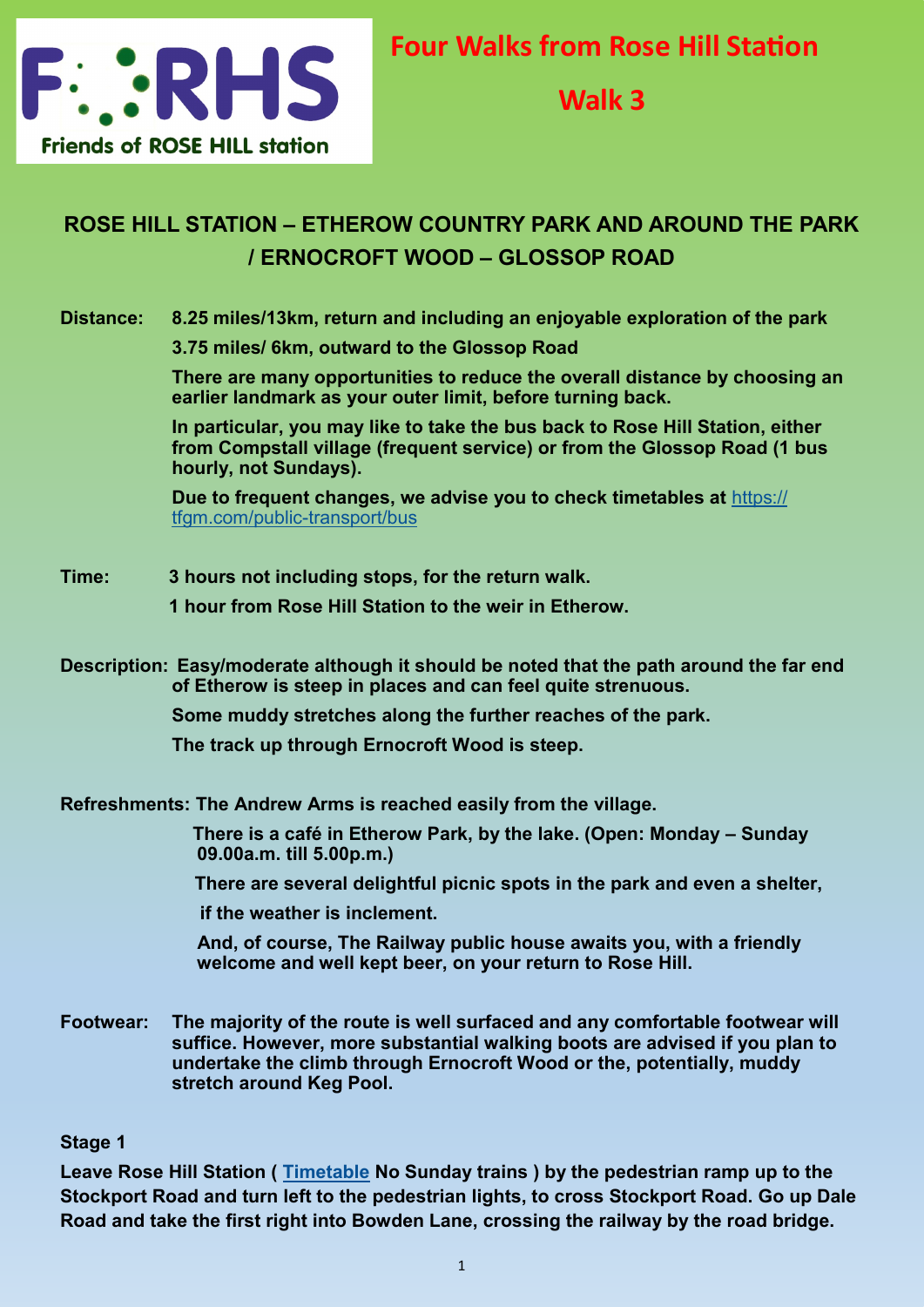

# **Four Walks from Rose Hill Station**

# **Walk 3**

**Take the first road to the left (Seven Stiles) and follow the tar-mac footpath, which starts in 10 yards on the right side of the road and quickly continues behind the houses, crossing cul de sacs and then becomes a tree lined track. Pass, on your right, the cricket field and, soon, the allotments. Cross a road and continue with the track, ahead until it ends and you cross Manor Road. Continue straight on, along Grosvenor Road, cross Winnington Road and take the unadopted road, facing you, down to cross the canal at Lock No. 7. Enjoy the view from the bridge** 

**Stage 1(a) (Not included in the measured distance)** 

**You may like to take a short detour, at this point, to follow the canal downhill (turn left) beyond the first lock (Bottom Lock) and under the bridge, as far as the famous aqueduct, to view the magnificent engineering of the railway viaduct above and the River Goyt, far below. Return the way you came, to pick up the walk.**

**Stage 2.** 

**Turn right and immediately find a gap in the wall and take the steep stone steps down to join a track.** 

Looking Down the Peak Forest Canal at Lock 7 Steps to Brabyns Park





**Follow the wide track left and downhill. (If you prefer to avoid the steps, continue right along the tow path for a short distance to the next gap in the wall to join the track where it joins the canal side, sloping back down on your left)** 

**Follow the track downhill, over the railway. Marple Station can be seen a short distance to your right (this is the Hope valley line, to Sheffield, for which permission was gained to build in the Brabyn's estate, now Brabyn's Park) and, to your left, the short stretch of tunnel which takes the railway track under the canal. (1 mile)**

2 **cover and levels out as it crosses the park, with football pitches to your left.Continue with the downhill path, crossing a broad track and then the tarmac road, which you cross near the entrance to the pavilion car park. The footpath now leaves the tree**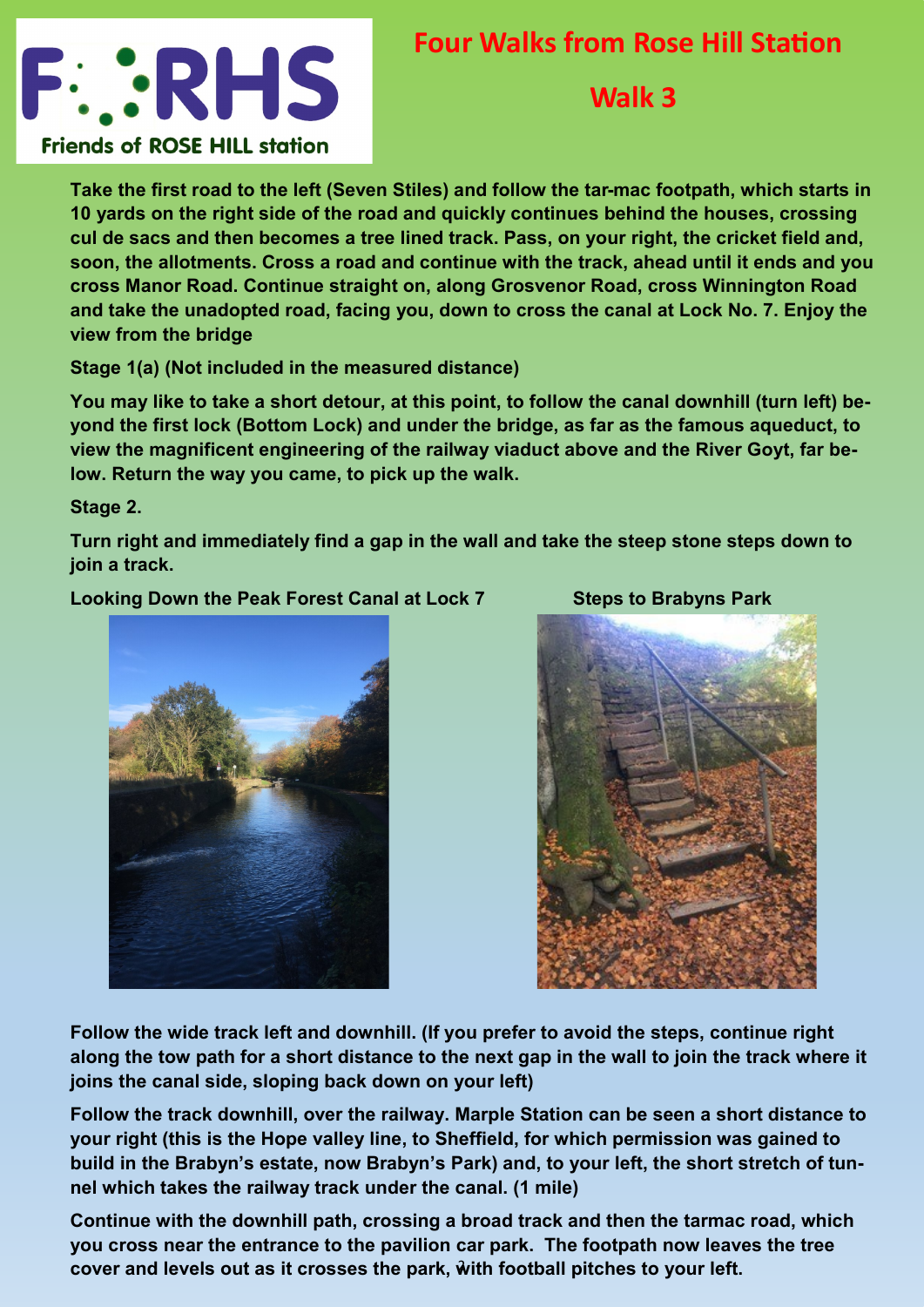

# **Four Walks from Rose Hill Station Walk 3**

**Stage 3. The River Goyt is now ahead of you and, before you cross, bear left alongside the river on a smaller footpath between trees. The 'GW' sign marks the Goyt Valley Way. Follow this for only 150 yards, to view the confluence of the Goyt and the River Etherow. After heavy rain, the flow of water can be an impressive sight.**



 **Approach to Iron Bridge Confluence of the Rivers The Iron Bridge** 





**Retrace your steps and bear left to re-join your previous path at the Iron Bridge. There is an explanatory plaque (currently removed for repair) with a good view of the bridge to the right, before you cross.**

**Cross the bridge and follow the track ahead. Pass Rollins Wood on your right, now managed as a community project (https://rollinswood.wordpress.com ) and soon to meet the Compstall Road. Turn left.**

**Stage 4.** 

**To continue the walk, cross the busy road carefully and then the footpath takes you over the River Etherow by the stone road bridge and soon you arrive at the sign for Compstall village. The entrance to Etherow Park is on your right before the bus stop; follow the GW (Goyt Valley Way) sign. (2 miles)**

**Stage 5. Here is the car park, the café, toilets and information centre (where duck food is for sale when the centre is open). To the right-hand side of the lake is the model boat club and beyond this, the sailing club. Facing the lake, you may now choose one of three paths to continue your walk into the park – to the left, right or further right of the lake. All the paths will take you the same place, the impressive weir, and we advise only that you take the opportunity to follow one route out and a different route back.**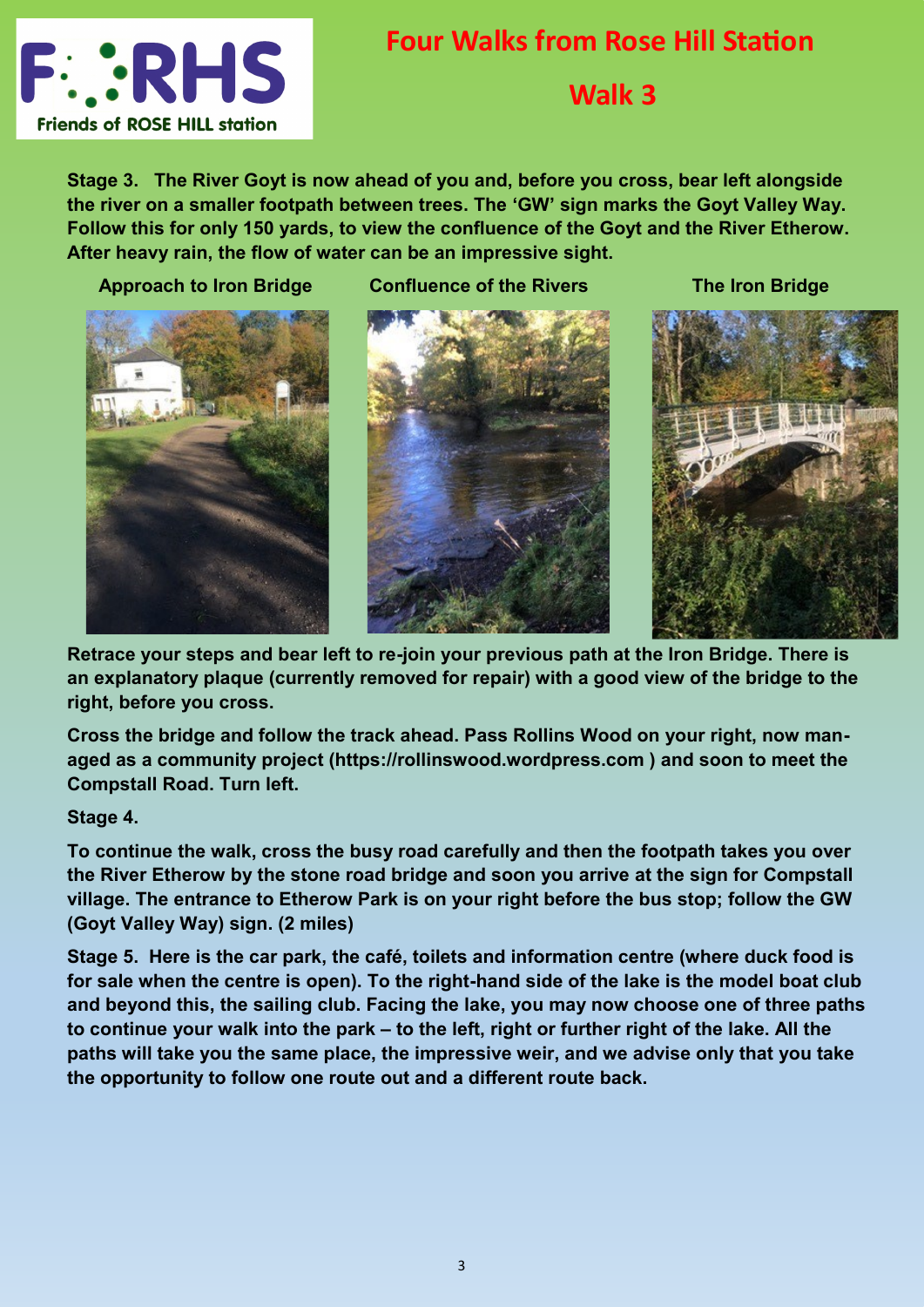

**Walk 3**



 **The Lake at Etherow The Weir at Etherow**





**Direction Sign Woodlands Sign Woodlands Sign Woodlands Sign Woodlands Sign Woodlands Sign Woodlands Sign Woodlands Sign Woodlands Sign Woodlands Sign Woodlands Sign Woodlands Sign Woodlands Sign Woodlands Sign Woodlands S** 

**Stage 6.**

**You will hear the sound of the water rushing over the weir before you see it. There are picnic tables nearby. However, there are quieter spots as you continue into the park, if you prefer. (3 miles)**

**Here the routes diverge.** 

**To explore further into Etherow Park, to Keg Pool:**

**Stage 7.** 

**Facing the weir, turn left and follow the sign to Keg Wood and Sunny Corner, bearing right past Weir Cottages. From here, the path undulates and is steep in places. Up to the left are toilets (closed in freezing conditions). Continue along the signed path, climbing gently into Keg Wood. Pass the first sign to Keg Pool and continue ahead, past seats and the viewing point across the Etherow valley towards the Glossop Road. Ignore the GW sign to the left and follow the path to cottage, now named John Hirst cottage (see plaque). You may enter the grassy field, through the white iron gates, with benches and picnic tables. This is a gorgeous spot on a sunny day.**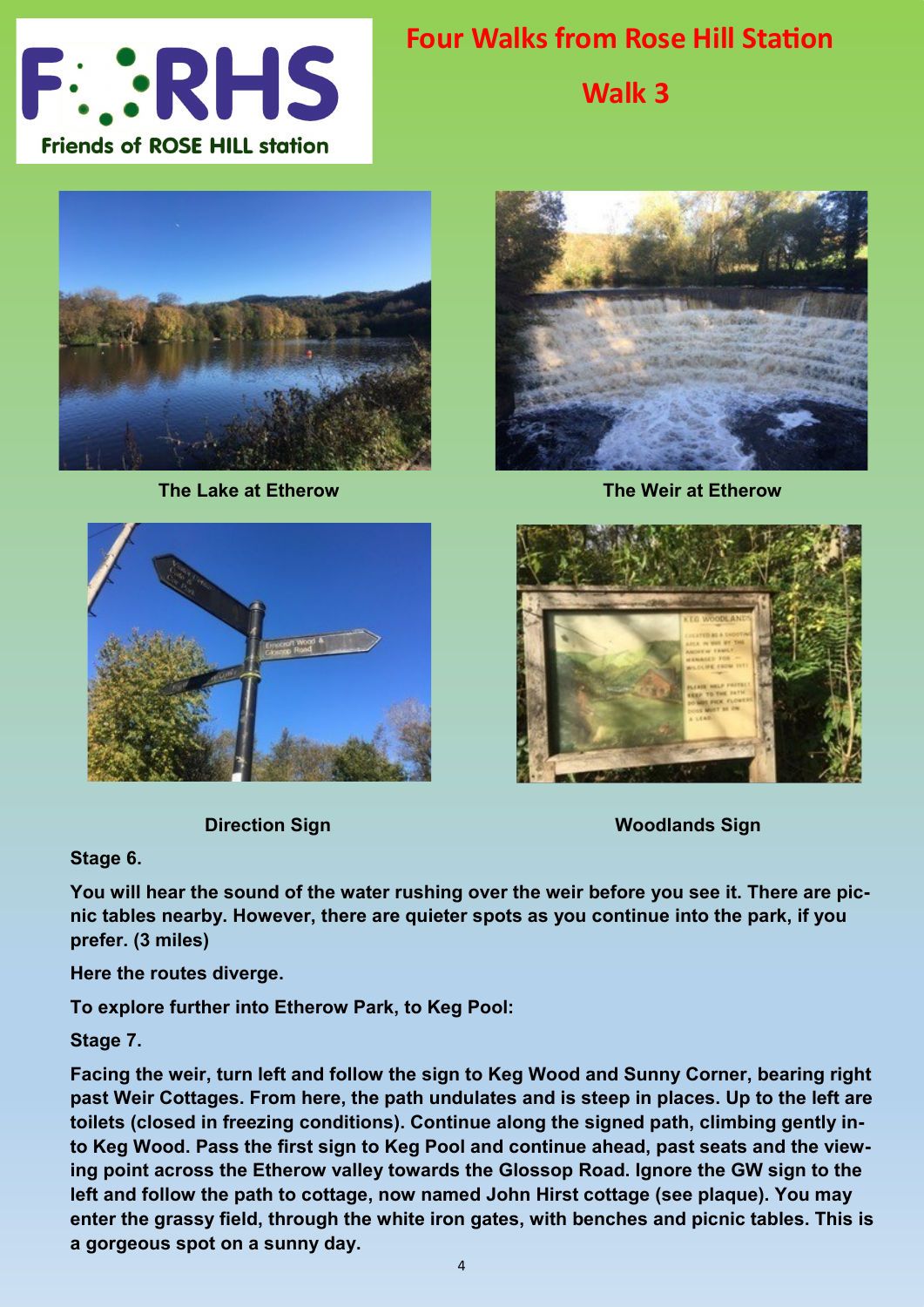

**Walk 3**

**Stage 7(b) However, to continue the measured route, return to the main path which passes another lovely spot for a picnic, with seats and a wooden shelter and then continues its undulating and winding journey through woodland (4 miles) to the far boundary of the park. The Etherow Valley stretches away to your left towards Charlesworth, Gamesley and Glossop, glimpsed through the trees.**

**Eventually, the path brings you down steps and across the brook you have been following, to the far end of Keg Pool.**



**Looking back over Keg Pool**

## **Stage 8.**

**You can walk all round the pool, if you wish. On this occasion, take the left-hand direction (clockwise). This path can be very muddy; if it seems too much so, you can take the path along the right- hand side of the pool instead. You are now beginning your return journey. Keg Pool is delightful at all seasons. In autumn colour, the trees surrounding the pool are beautiful in the sunshine. We have visited in a frozen winter when the ice sheet over the surface of the pool has drummed against the edges, resonating eerily.**

**Walk alongside the pool, with the River Etherow flowing on your left for a section and cross the wooden footbridge at the end. Take the left, smaller track diagonally uphill, which starts behind the wooden bench overlooking the pool. Follow the slope up steeply.**

## **Stage 9.**

**Turn left on to the main path to retrace your outward route, back to the weir. The 5-mile point is at the viewpoint on the path above the weir. (2 hours) If you did not see it on your outward journey, take the return path which will leave the lake on your left, to view the information board about the history of coal mining in Ernocroft Wood.**

**To visit the Andrew Arms, exit the park from this path, by the garden centre and turn left to rejoin George Street.**

5 **Otherwise, return to the main car park and either walk back to Rose Hill by the same route as you came or take the bus - the stop is on the main road at the junction with George Street.**